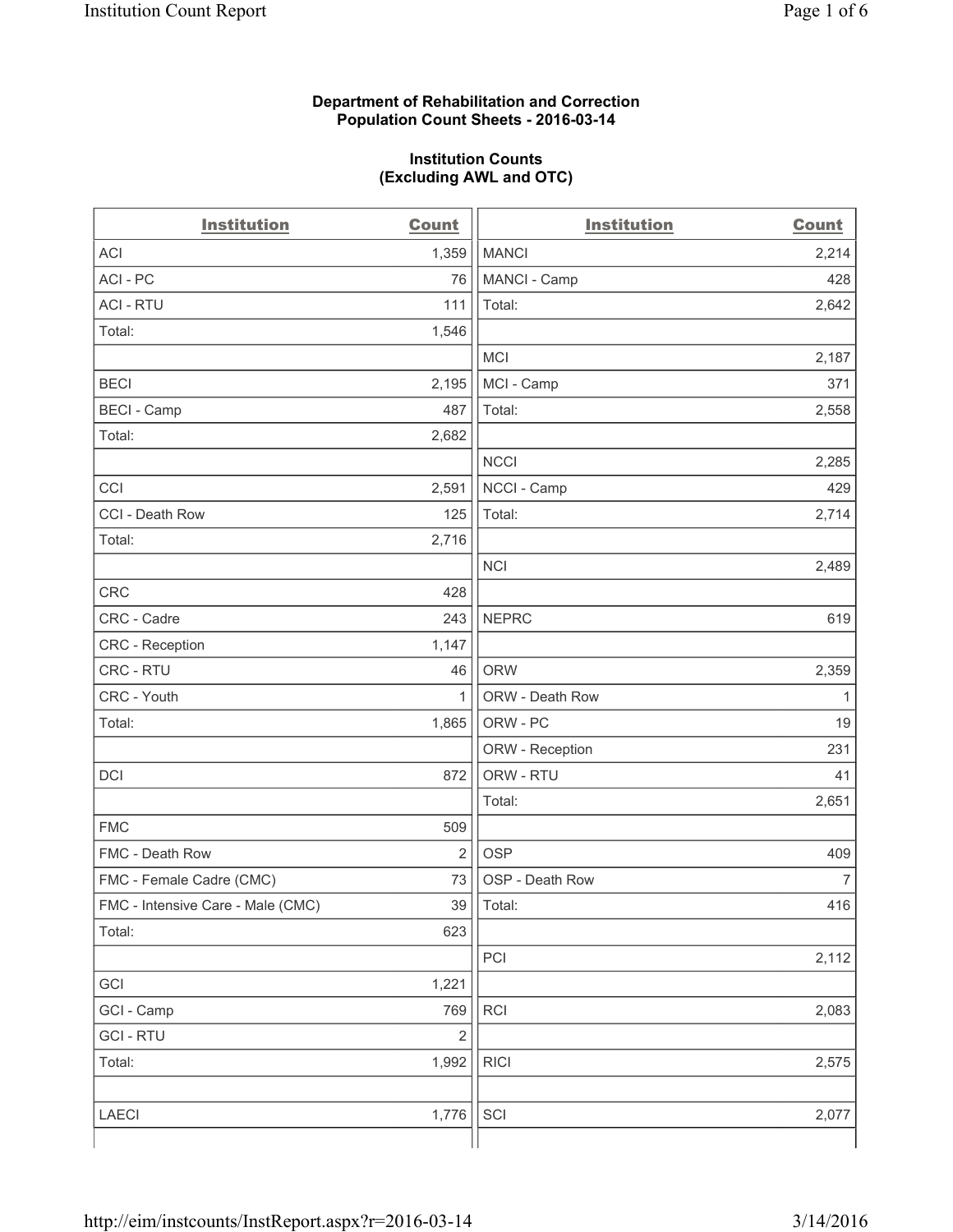| LECI                     | 2,270 | <b>SOCF</b>    |                          | 1,162  |
|--------------------------|-------|----------------|--------------------------|--------|
| LECI - Camp              | 186   | SOCF - RTU     |                          | 61     |
| Total:                   | 2,456 | Total:         |                          | 1,223  |
|                          |       |                |                          |        |
| LOCI                     | 2,296 | <b>TCI</b>     |                          | 1,088  |
|                          |       | TCI - Camp     |                          | 453    |
| LORCI                    | 209   | Total:         |                          | 1,541  |
| LORCI - Cadre            | 146   |                |                          |        |
| <b>LORCI - Reception</b> | 1,133 | <b>TOCI</b>    |                          | 931    |
| Total:                   | 1,488 | TOCI - PC      |                          | 110    |
|                          |       | Total:         |                          | 1,041  |
| <b>MACI</b>              | 891   |                |                          |        |
| MACI - Minimum           | 1,319 | <b>WCI</b>     |                          | 1,293  |
| Total:                   | 2,210 | <b>WCI-RTU</b> |                          | 94     |
|                          |       | Total:         |                          | 1,387  |
|                          |       |                |                          |        |
|                          |       |                | <b>Total Population:</b> | 50,650 |

\* The Total Population includes 30 Offenders with Reason Codes 30 & 31. \*\* The Total Population includes 34 Offenders with Reason Code 0A.

# **Male Population by Security Level (Include AWL and Exclude OTC)**

| <b>Security Level</b>  |                   | <b>Body</b> | <b>AWL</b> | $(-OTC)$ | <b>Total</b> |
|------------------------|-------------------|-------------|------------|----------|--------------|
| Total Level 5          |                   | 101         | 5          | 5        | 101          |
| <b>Total Level 4</b>   |                   | 1,717       | 18         | 15       | 1,720        |
| Total Level 3          |                   | 11,791      | 150        | 120      | 11,821       |
| Total Level 2          |                   | 17,180      | 248        | 178      | 17,250       |
| Total Level 1          |                   | 15,419      | 174        | 97       | 15,496       |
| <b>Total Death Row</b> |                   | 136         | 2          | 2        | 136          |
|                        | <b>Total Male</b> | 46,344      | 597        | 417      | 46,524       |

### **Female Population by Institution (Include AWL and Exclude OTC)**

| $\frac{1}{2}$            |             |            |          |              |  |
|--------------------------|-------------|------------|----------|--------------|--|
| <b>Institution</b>       | <b>Body</b> | <b>AWL</b> | $(-OTC)$ | <b>Total</b> |  |
| <b>DCI</b>               | 872         | 11         | 6        | 877          |  |
| <b>FMC</b>               | 22          | 2          |          | 23           |  |
| FMC - Female Cadre (CMC) | 73          |            |          | 73           |  |
| <b>NEPRC</b>             | 619         | 14         |          | 626          |  |
| <b>ORW</b>               | 2,359       | 58         | 28       | 2,389        |  |
| <b>ORW - Death Row</b>   |             |            |          |              |  |
|                          |             |            |          |              |  |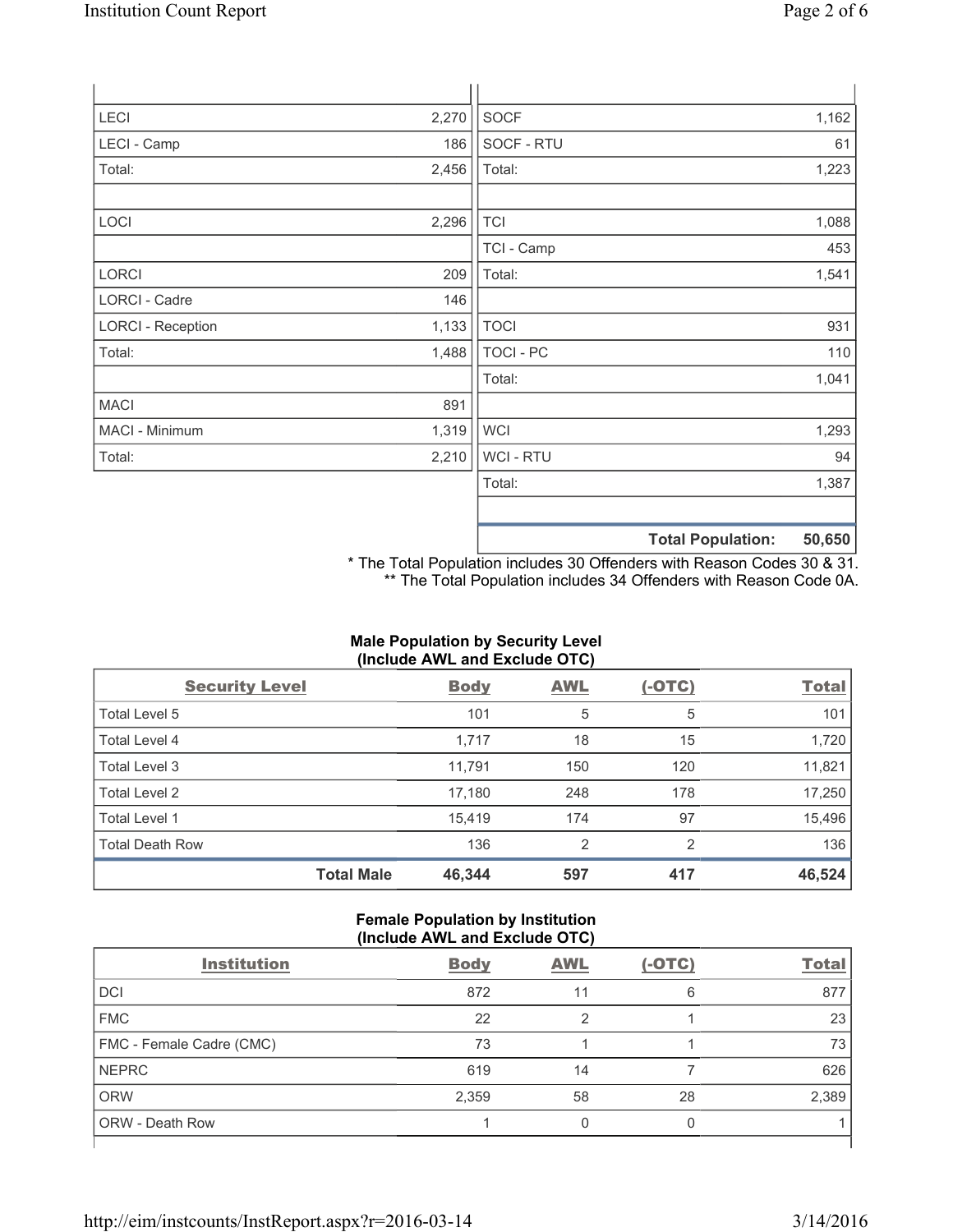| ORW - PC        |                          | 19     |     |     | 19     |
|-----------------|--------------------------|--------|-----|-----|--------|
| ORW - Reception |                          | 231    |     |     | 231    |
| ORW - RTU       |                          | 41     |     |     |        |
|                 | <b>Total Female</b>      | 4,237  | 86  | 43  | 4,280  |
|                 |                          |        |     |     |        |
|                 | <b>Total Population:</b> | 50,581 | 683 | 460 | 50,804 |

## **Male Population by Institution: Security Level 5 (Include AWL and Exclude OTC)**

| <b>Institution</b>   | <b>Body</b> | <b>AWL</b> | $(-OTC)$ | <u>Total</u> |
|----------------------|-------------|------------|----------|--------------|
| <b>OSP</b>           | 100         |            |          | 100          |
| <b>SOCF - RTU</b>    |             |            |          |              |
| <b>Total Level 5</b> | 101         |            |          | 101          |

## **Male Population by Institution: Security Level 4 (Include AWL and Exclude OTC)**

| <b>Institution</b>       |                      | <b>Body</b> | <b>AWL</b>     | $(-OTC)$     | <b>Total</b>   |
|--------------------------|----------------------|-------------|----------------|--------------|----------------|
| CRC                      |                      | 12          | 0              | 0            | 12             |
| CRC - Reception          |                      | 2           | $\mathbf 0$    | 0            | $\overline{2}$ |
| LECI                     |                      | 1           | 0              | 0            |                |
| <b>LORCI</b>             |                      | 5           | $\mathbf 0$    | $\mathbf{0}$ | 5              |
| <b>LORCI - Reception</b> |                      | 7           | $\mathbf 0$    | $\Omega$     | $\overline{7}$ |
| <b>OSP</b>               |                      | 298         | $\mathbf 0$    | $\Omega$     | 298            |
| <b>RCI</b>               |                      | 2           | 0              | 0            | 2              |
| <b>SOCF</b>              |                      | 1,152       | 16             | 14           | 1,154          |
| SOCF - RTU               |                      | 55          | $\mathbf 0$    | 0            | 55             |
| <b>TOCI</b>              |                      | 161         | $\overline{2}$ | 1            | 162            |
| <b>TOCI - PC</b>         |                      | 16          | 0              | $\Omega$     | 16             |
| <b>WCI</b>               |                      | 3           | 0              | 0            | 3              |
| <b>WCI - RTU</b>         |                      | 3           | $\Omega$       | $\Omega$     | 3              |
|                          | <b>Total Level 4</b> | 1,717       | 18             | 15           | 1,720          |

# **Male Population by Institution: Security Level 3 (Include AWL and Exclude OTC)**

| (111)              |             |            |          |              |  |
|--------------------|-------------|------------|----------|--------------|--|
| <b>Institution</b> | <b>Body</b> | <b>AWL</b> | $(-OTC)$ | <b>Total</b> |  |
| ACI                | 23          |            |          | 24           |  |
| <b>BECI</b>        | ົ           |            |          |              |  |
| CCI                | 5           |            |          |              |  |
| CRC                | 100         | 10         |          | 102          |  |
|                    |             |            |          |              |  |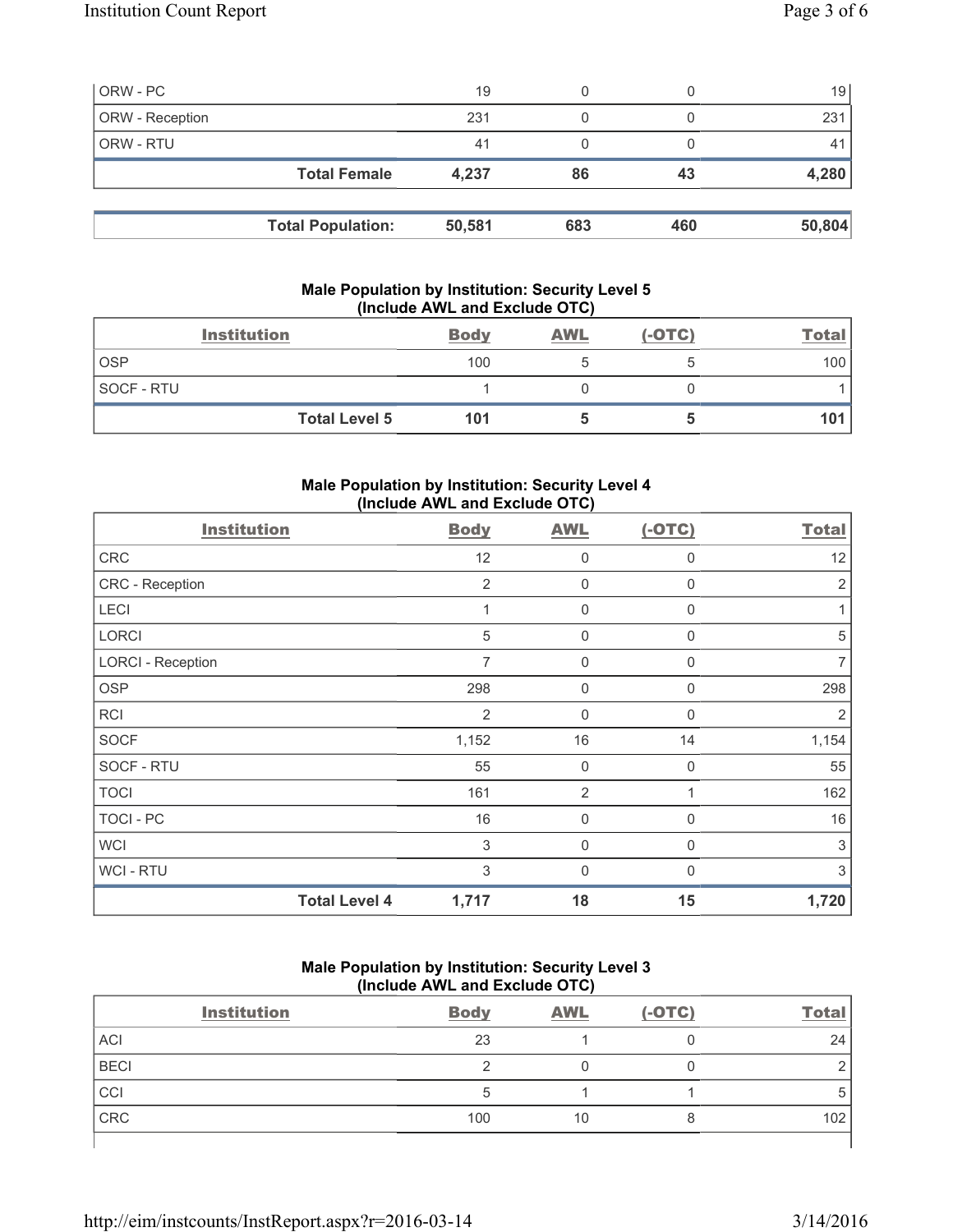| CRC - Cadre                       |                      | 224                       | $\mathbf 0$               | $\mathsf 0$         | 224                       |
|-----------------------------------|----------------------|---------------------------|---------------------------|---------------------|---------------------------|
| CRC - Reception                   |                      | 932                       | 19                        | 15                  | 936                       |
| CRC - RTU                         |                      | 39                        | $\mathbf{1}$              | $\mathsf 0$         | 40                        |
| CRC - Youth                       |                      | $\mathbf{1}$              | $\mathsf{O}\xspace$       | $\mathsf{O}\xspace$ | $\mathbf{1}$              |
| <b>FMC</b>                        |                      | $\,6$                     | $\mathbf 1$               | $\mathsf 0$         | $\overline{7}$            |
| FMC - Intensive Care - Male (CMC) |                      | $\ensuremath{\mathsf{3}}$ | $\mathsf{O}\xspace$       | $\mathbf 0$         | $\ensuremath{\mathsf{3}}$ |
| LAECI                             |                      | $\overline{2}$            | $\mathbf 0$               | $\mathbf 0$         | $\overline{2}$            |
| LECI                              |                      | 2,242                     | 21                        | 17                  | 2,246                     |
| LOCI                              |                      | $\mathbf{1}$              | $\mathbf 0$               | $\mathbf 0$         | $\mathbf{1}$              |
| LORCI                             |                      | 66                        | 20                        | 18                  | 68                        |
| LORCI - Cadre                     |                      | 106                       | $\mathbf 0$               | $\mathbf 0$         | 106                       |
| <b>LORCI - Reception</b>          |                      | 659                       | $\mathbf{1}$              | $\mathsf 0$         | 660                       |
| <b>MACI</b>                       |                      | $\overline{2}$            | $\mathsf{O}\xspace$       | $\mathbf 0$         | $\overline{2}$            |
| <b>MANCI</b>                      |                      | 2,186                     | 25                        | $20\,$              | 2,191                     |
| MCI                               |                      | $\overline{2}$            | $\mathbf 0$               | $\mathsf 0$         | $\overline{2}$            |
| <b>NCCI</b>                       |                      | 16                        | $\sqrt{2}$                | $\sqrt{2}$          | 16                        |
| <b>NCI</b>                        |                      | $\mathsf 3$               | $\mathsf 0$               | $\mathsf 0$         | $\mathfrak{Z}$            |
| PCI                               |                      | 39                        | $\mathsf{O}\xspace$       | $\mathsf 0$         | 39                        |
| <b>RCI</b>                        |                      | 1,886                     | 17                        | 16                  | 1,887                     |
| <b>RICI</b>                       |                      | $\mathbf{1}$              | $\mathsf{O}\xspace$       | $\mathsf 0$         | 1                         |
| SCI                               |                      | $\mathsf 3$               | $\mathsf 0$               | $\mathsf 0$         | $\ensuremath{\mathsf{3}}$ |
| <b>SOCF</b>                       |                      | $\hbox{9}$                | $\sqrt{2}$                | $\sqrt{2}$          | $\boldsymbol{9}$          |
| SOCF - RTU                        |                      | 5                         | $\mathsf{O}\xspace$       | $\mathsf 0$         | $\sqrt{5}$                |
| <b>TCI</b>                        |                      | 1,039                     | 15                        | $\boldsymbol{9}$    | 1,045                     |
| TCI - Camp                        |                      | $\mathbf{1}$              | $\mathsf{O}\xspace$       | $\mathsf{O}\xspace$ | $\mathbf{1}$              |
| <b>TOCI</b>                       |                      | 740                       | $\ensuremath{\mathsf{3}}$ | $\overline{2}$      | 741                       |
| <b>TOCI - PC</b>                  |                      | 94                        | $\mathsf{O}\xspace$       | $\mathbf 0$         | 94                        |
| WCI                               |                      | 1,266                     | 11                        | 10                  | 1,267                     |
| <b>WCI - RTU</b>                  |                      | 88                        | $\mathsf{O}\xspace$       | $\mathsf 0$         | 88                        |
|                                   | <b>Total Level 3</b> | 11,791                    | 150                       | 120                 | 11,821                    |

# **Male Population by Institution: Security Level 2 (Include AWL and Exclude OTC)**

|                    | $(111919997111 = 0.119121010100001101)$ |            |          |              |
|--------------------|-----------------------------------------|------------|----------|--------------|
| <b>Institution</b> | <b>Body</b>                             | <b>AWL</b> | $(-OTC)$ | <b>Total</b> |
| <b>ACI</b>         | 646                                     | 9          | 3        | 652          |
| ACI - PC           | 75                                      | 0          | 0        | 75           |
| <b>ACI - RTU</b>   | 72                                      | 0          | 0        | 72           |
| <b>BECI</b>        | 1,434                                   | 19         | 12       | 1,441        |
| CCI                | 1,775                                   | 19         | 15       | 1,779        |
| <b>CRC</b>         | 170                                     | 3          | 3        | 170          |
|                    |                                         |            |          |              |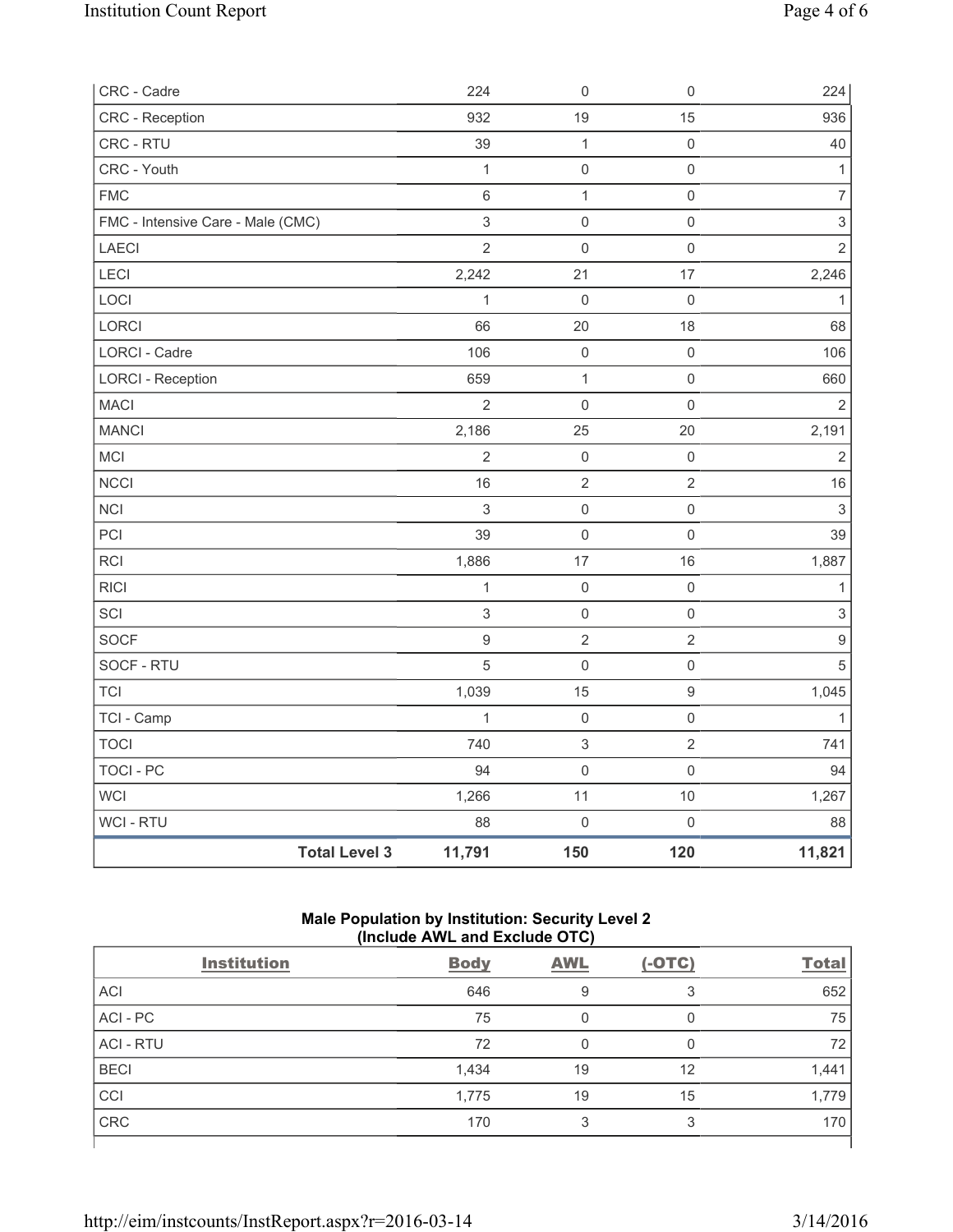| <b>Total Level 2</b>                     | 17,180         | 248                                   | 178                      | 17,250         |
|------------------------------------------|----------------|---------------------------------------|--------------------------|----------------|
| WCI - RTU                                | $\overline{2}$ | $\mathsf{O}\xspace$                   | $\mathsf{O}\xspace$      | $\overline{2}$ |
| WCI                                      | 23             | $\mathsf{O}\xspace$                   | $\mathsf{O}\xspace$      | 23             |
| <b>TOCI</b>                              | 5              | $\mathsf{O}\xspace$                   | $\mathsf{O}\xspace$      | $\sqrt{5}$     |
| <b>TCI</b>                               | $\overline{2}$ | $\mathsf{O}\xspace$                   | $\mathsf{O}\xspace$      | $\mathbf 2$    |
| SCI                                      | 936            | 11                                    | $\overline{7}$           | 940            |
| <b>RICI</b>                              | 1,558          | 20                                    | 15                       | 1,563          |
| RCI                                      | 195            | $\mathsf{O}\xspace$                   | $\mathsf{O}\xspace$      | 195            |
| PCI                                      | 739            | 16                                    | $\mathbf 5$              | 750            |
| <b>NCI</b>                               | 1,654          | 20                                    | 18                       | 1,656          |
| NCCI - Camp                              | 13             | $\mathsf{O}\xspace$                   | $\mathsf 0$              | 13             |
| <b>NCCI</b>                              | 1,499          | 18                                    | 14                       | 1,503          |
| MCI - Camp                               | $\mathbf{1}$   | $\mathsf{O}\xspace$                   | $\mathbf 0$              |                |
| MCI                                      | 1,633          | 30                                    | 19                       | 1,644          |
| <b>MANCI</b>                             | 14             | $\mathbf 1$                           | 1                        | 14             |
| <b>MACI</b>                              | 889            | 11                                    | $\,6\,$                  | 894            |
| <b>LORCI - Reception</b>                 | 352            | $\ensuremath{\mathsf{3}}$             | $\mathbf{1}$             | 354            |
| LORCI - Cadre                            | 40             | $\mathsf{O}\xspace$                   | $\mathsf{O}\xspace$      | 40             |
| LORCI                                    | 98             | 21                                    | 20                       | 99             |
| LOCI                                     | 1,228          | 13                                    | 10                       | 1,231          |
| LECI                                     | 26             | $\mathsf{O}\xspace$                   | $\mathbf 0$              | 26             |
| LAECI                                    | 1,124          | 16                                    | 13                       | 1,127          |
| <b>GCI-RTU</b>                           | $\mathbf{1}$   | $\mathbf 0$                           | $\mathsf 0$              | $\mathbf{1}$   |
| GCI - Camp                               | $\mathbf{1}$   | $\mathsf{O}\xspace$                   | $\mathsf 0$              | 1              |
| FMC - Intensive Care - Male (CMC)<br>GCI | 765            | $\mathsf{O}\xspace$<br>$\overline{7}$ | $\mathsf{O}\xspace$<br>5 | 767            |
| <b>FMC</b>                               | 8<br>13        | $\mathsf{O}\xspace$                   | $\mathsf{O}\xspace$      | $\,8\,$<br>13  |
| CRC - RTU                                | $\,$ 6 $\,$    | $\mathsf{O}\xspace$                   | $\mathsf 0$              | $\,6\,$        |
| <b>CRC</b> - Reception                   | 164            | 11                                    | 11                       | 164            |
| CRC - Cadre                              | 19             | $\mathbf 0$                           | $\mathsf 0$              | 19             |
|                                          |                |                                       |                          |                |

# **Male Population by Institution: Security Level 1 (Include AWL and Exclude OTC)**

|                    | $(111919997111 = 0.119121010100001101)$ |            |          |              |
|--------------------|-----------------------------------------|------------|----------|--------------|
| <b>Institution</b> | <b>Body</b>                             | <b>AWL</b> | $(-OTC)$ | <b>Total</b> |
| <b>ACI</b>         | 690                                     |            | 0        | 693          |
| ACI - PC           |                                         |            | 0        |              |
| <b>ACI - RTU</b>   | 39                                      | 0          | 0        | 39           |
| <b>BECI</b>        | 759                                     | 15         | 5        | 769          |
| <b>BECI</b> - Camp | 487                                     |            |          | 487          |
| CCI                | 811                                     |            |          | 811          |
|                    |                                         |            |          |              |